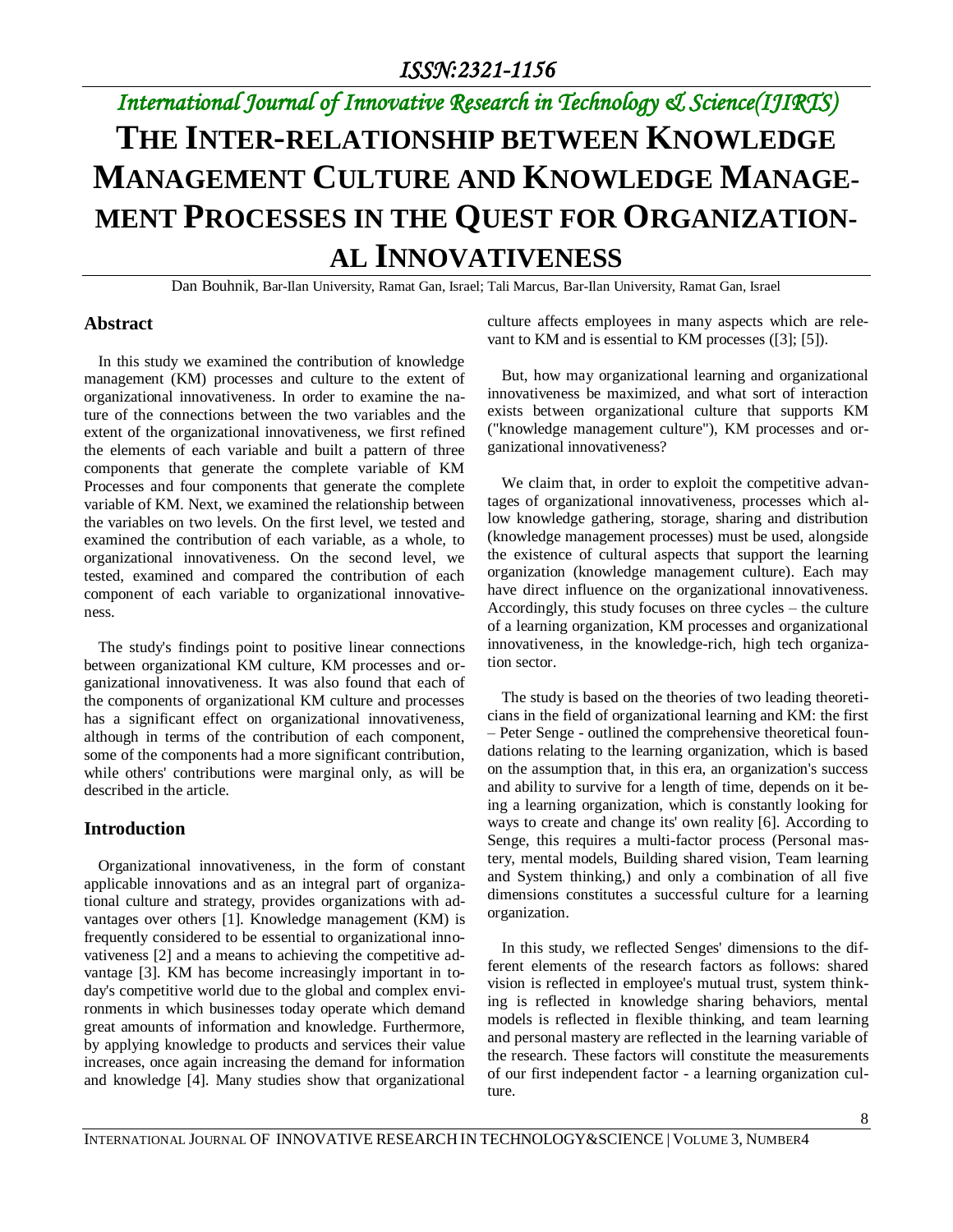# *International Journal of Innovative Research in Technology & Science(IJIRTS)*

Whilst the learning organization emphasizes the improvement of learning processes, the world of KM puts the emphasis on the knowledge itself - its development, utilization and its reuse. From the standpoint of the KM process, we are talking about processes that include knowledge gathering, storage, sharing and distribution. These processes will constitute the measurements for the second independent variable – KM processes**.**

The second researcher, upon whose opinion this study is based, is the well-known Japanese theoretician and researcher – Nonaka - who presented a model for KM that focuses on processes that encourage the conversion of tacit knowledge into explicit knowledge [7]. Nonaka stresses that the aim of KM is organizational innovativeness. The establishment of KM processes in an organization allows the creation of new knowledge that eventually leads to the creation of new ideas within the organization, which translate into new products and services [8]. Various studies show that organizations of outstanding innovativeness are usually characterized by an effective KM system [9].

Our dependent variable is the organizational innovativeness. Organizational innovativeness is a result of an organizational strategy that allows and strives for innovativeness on both the individual level and the organizational level, and encourages the possession of knowledge, knowledge continuity, consistency and leadership, as will be described later on. These components constitute the measurements for our dependent variable - the organizational innovativeness.

Initially, in the literature review, we will discuss the components which compose each of the study's variables mentioned above (a learning organization culture, KM processes, and organizational innovativeness strategy), following that we will present the research model for the relations between these factors.

### **Literature Review**

#### **A. Knowledge Management Culture**

The ability to create and maintain a learning organization, and the ability to manage knowledge effectively, are both inherently tied to people; thus, they entail cultural aspects. Millions may be spent on tools and technological solutions which allow the application of KM, designs for portals that allow knowledge sharing, advanced systems for data mining, document management and other functions, but without people, an organization's vision will not be fulfilled and its values that support KM will not be assimilated. An organizational culture which reflects trust between the people is essential also for creating a pleasant work atmosphere, which

promotes learning and facilitates change on the individual level as well of the group [10]. Indeed, many studies prove that the organizational culture has a decisive effect on organizational learning, KM and the effectiveness of knowledge sharing ([11]; [12]; [13]). However, in most organizations the organizational culture does not include an understanding of KM and commonly used KM processes KM ([14]; [7];  $[15]$ .

Many researchers who examined the connection between organizational culture and KM, point to knowledge sharing, trust, intellectual flexibility and learning processes as the variables that are relevant to the measurement of organizational culture with relation to KM ([16]; [17]; [10]). As we noted previously, these variables are also appropriate for the areas which Senge [6] saw as the essential foundation for a learning organization. Therefore, this study will focus on these components in order to relate to the learning organization culture which supports KM. The following is a description of these components.

**Collaboration** – Samuel [18] claims that organizational activity is characterized by cooperation among employees and is manifested in the exchange of knowledge, decision making and activity coordination [18]. Sociologists and researchers view knowledge sharing and collaboration as a fundamental tool of the modern organization – knowledge creation and learning processes cannot exist without the sharing of knowledge among employees ([10]. Nonaka & Takeuchi [7] claimed that tacit knowledge, which is not concrete and is based on experience and intuition and therefore is harder to share in compare to the explicit knowledge, requires more cooperation between the knowledge holder and his fellow employees [7]. A large percentage of tacit knowledge transference takes place during personal and informal situations, and organizational culture is what mostly affects these situations [11]. Since the willingness to share knowledge among organizational members depends on the resources embedded in the organization's social relations and structures ([19]; [20], it is up to the organization, mainly its leaders, to encourage and reward information sharing and to create a relaxed atmosphere and free time, in order to encourage and allow employees to process the information that reaches them [21] .

**Trust** – In order to achieve ultimate effectiveness of creativity and knowledge sharing, organizations must implement and encourage an organizational culture which includes the value of trust among the employees [22]. Trust among coworkers is based on personal confidence, job security, credit for participants, forgiveness for those who err and openness for the hesitant [11] and is based on a joint and shared vision. The common vision is what helps the employees to feel

9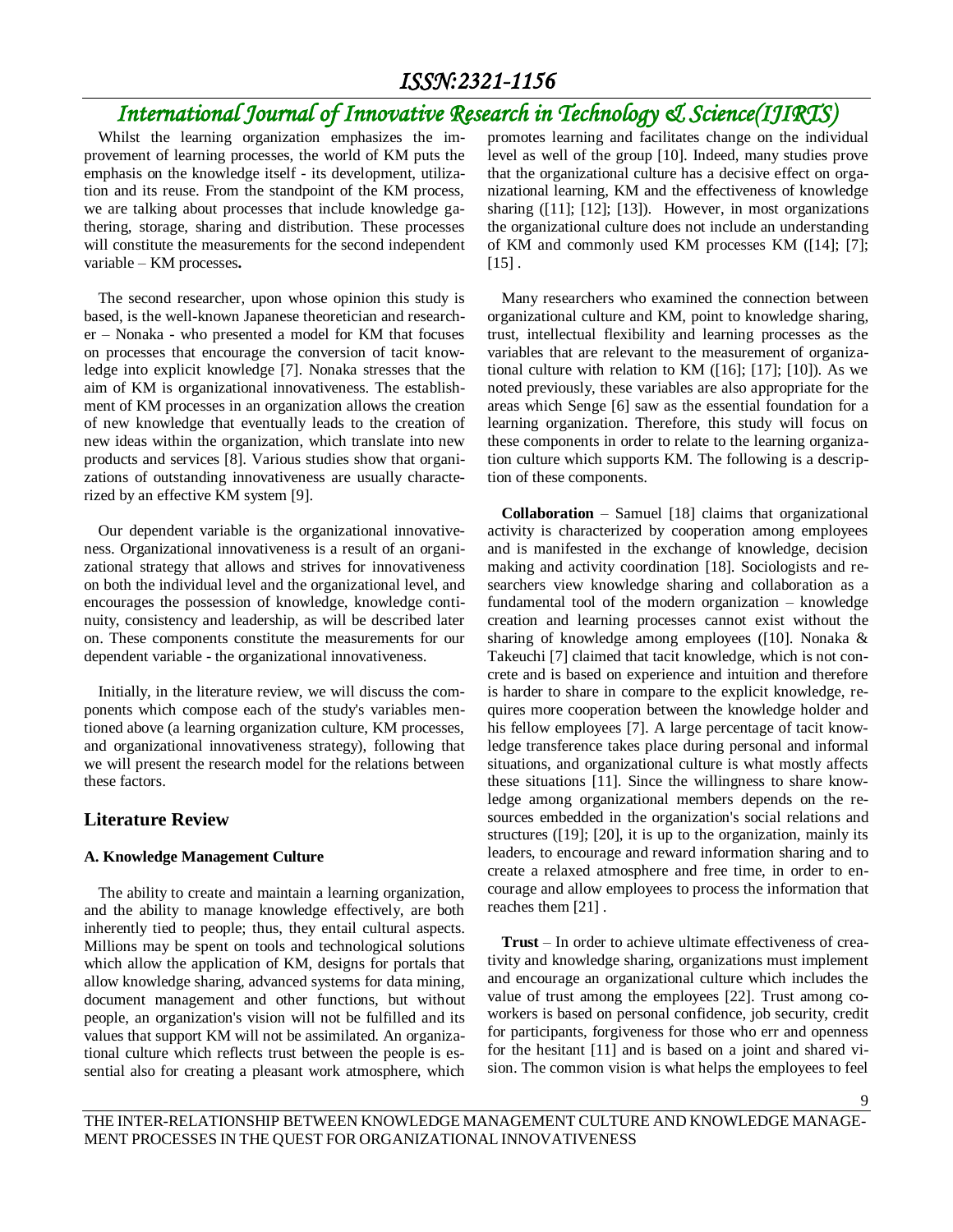# *International Journal of Innovative Research in Technology & Science(IJIRTS)*

part of a large team with common interests and values [6] It is also easier for an organization with a joint vision to implement KM systems [23] .

**Flexibility** – A flexible organizational culture allows the individual to express his thoughts, motives and behaviors freely and honestly - in order to receive constructive feedback [17] Flexibility is manifested in the creation of an organizational culture which is open to change and provides employees freedom of action, and encourages innovativeness, openness and transparency. Senge calls this 'exposure of mental models' and claims that this ability, on the individual level and the organizational level as one, is essential to a learning organization [6].

**Learning** – The key to an organization's success lays in its ability to harness the intellectual capital that exists within the organization, and expose it for the purpose of organizational learning [7]. Organizational learning processes constitute effective mechanisms for minimizing uncertainty from the environment outside of the organization and effectively handle the knowledge resource all through its life cycle [24]. Senge refers to organizational learning on two levels – the development of personal skills and learning as a group. One without the other will not result in a learning organization. The development of an organizational culture which encourages employees to cooperate and learn from one another's successes and failures [25] raises the probability for efficient learning and knowledge flow within the organization [26].

One of the prominent empirical studies which examined the learning processes within knowledge organizations was carried out by [24]. They defined organizational learning as a process of development of common knowledge that is based on the analysis of data collected from many sources, including the employees themselves. These processes require KM. An organization which manages knowledge consistently, improves knowledge storage, management and utilization for the sake of organizational success, as will be described in the next section.

### **B. Knowledge Management Processes**

We live in an era in which knowledge has become a strategic resource and human talent is the main resource of many organizations. Since knowledge is a unique organizational means, which increases in value when shared, the process of improving an organization's knowledge value by effective KM is perceived as being critical to the organization's success [27]. The aim of the KM discipline is to achieve a competitive edge for the organization by constructing an organizational memory, developing knowledge holders, maintaining processes that encourage constant knowledge acquirement, improvement of organizational

learning abilities, effective use of common expertise and organizational knowledge, and the assimilation of a suitable technological foundation. All these should operate simultaneously and ultimately bring about the development of new products [28] the creation of organizational innovativeness ([2]; [29]) and increase organizational effectiveness [30]. Orzano et. al [31] demonstrate how a successful KM system can improve performance even in the smallest of organizations with limited financial resources.

Nonaka and Takeuchi [7] emphasized that, the object and the essence of KM is organizational learning which enables organizational innovativeness. The transformation of the various types of knowledge demands the existence of supporting organizational processes, including interpersonal interactions and other tools that support the ability to spread knowledge and make new-use of it.

In order to support this effort and to increase the learning processes, many organizations develop or purchase advanced systems and invest a large amount of money in the effort of collecting information and knowledge, storing and distributing it and enhancing the awareness to the existing knowledge [32]. These steps and systems include LMS (learning management systems), decision support systems, data bases, EDM (electronic documents manager) emails management and social networks [33].

Over the years, different models for the KM cycle were developed. In general, it may be said that most of the models present a number of elementary steps which are necessary for the process of KM – knowledge collecting and capturing, knowledge storage and retrieval, and knowledge sharing and distribution ([34]; [35]; [36]; [37] ; [38]).

We will briefly refer to each of the components of the KM processes mentioned above.

**Knowledge collecting and capturing** - Knowledge gathering is a process of learning from external sources, such as other organizations' experiences, academic and professional literature and clients' wisdom, and transferring this knowledge from the external environment to the internal environment [24] Knowledge is collected internally as well, from associates and fellow employees by exposing hidden knowledge. Pasha and Pasha [39] divide knowledge gathering into three groups: (i) capturing knowledge through work processes, licensing, etc. [40] ; (ii) capturing knowledge through training programs, apprenticeships, lessons learned, environmental scans, etc. ([40]; and (iii) capturing knowledge through discussion, interaction between individuals, networking, etc. [41].

**Knowledge Storage and Retrieval** – One of the most fundamental and important tasks of KM in every organiza-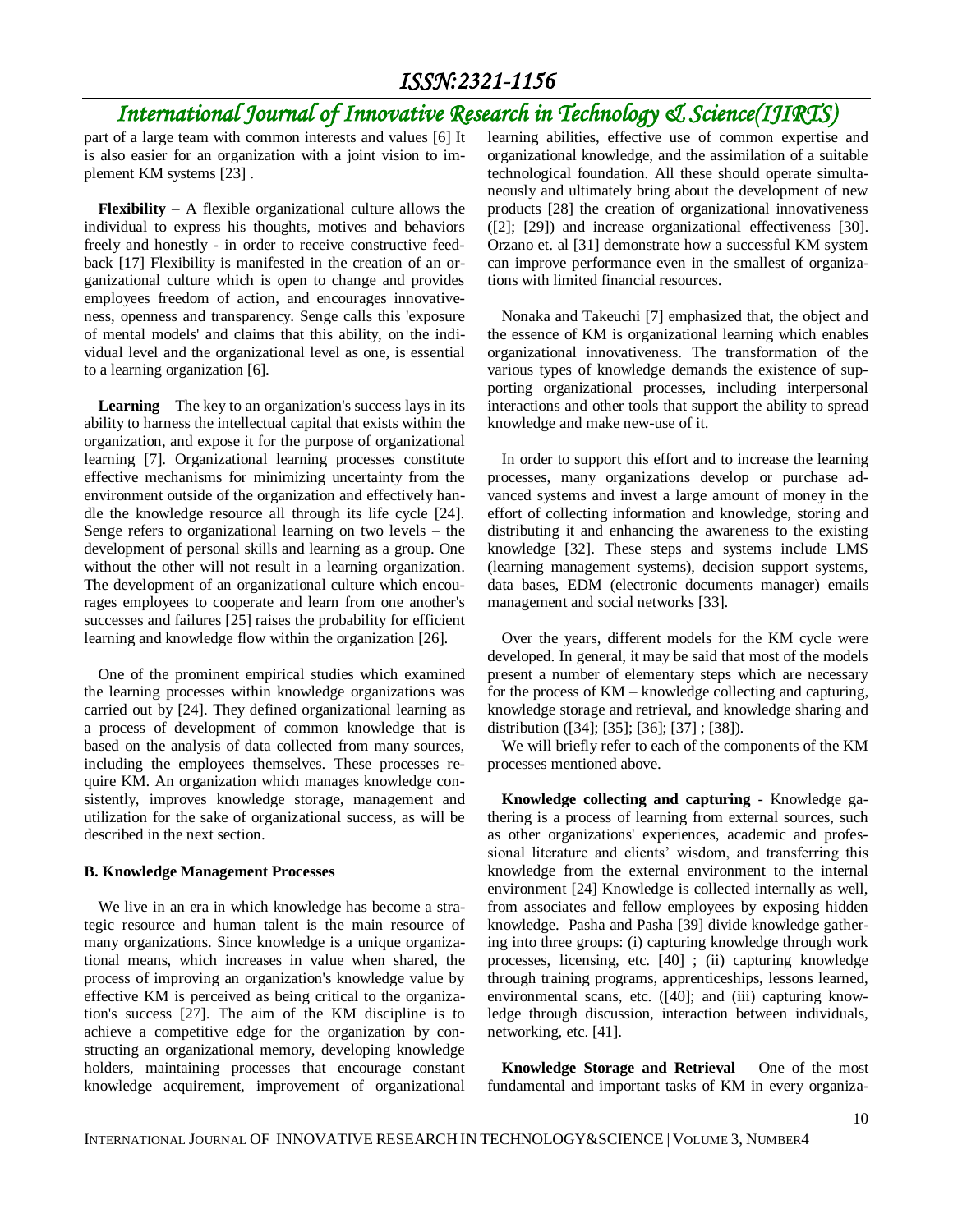# *International Journal of Innovative Research in Technology & Science(IJIRTS)*

tion is the development of structured processes for the storage of the knowledge in the organization's memory, and to enable its retrieval in the future [42]. In order to achieve these goals, organizations must first recognize which knowledge is important for the organization. Knowledge storage includes technical procedures (documentation, construction of a data base and document formats), as well as human processes that encourage the externalization of tacit knowledge. The storage solution must be tailored to the specific organization in order to allow effective and accurate retrieval.

**Knowledge Sharing and Distribution** – Knowledge sharing and distribution include the (passive) flow and the (active) transfer of knowledge through the formal technological system (memos, reports, educational software) and on the informal interpersonal level (position rotation, storytelling, team assignments, informal networks). The establishment of structured processes for sharing and distributing organizational knowledge improves the employees' abilities, expertise and effectiveness and result in a competitive advantage which may be maintained for a long time [33].

#### **C. Organizational Innovativeness**

The dependent variable in this study is organizational innovativeness. Innovativeness is considered a management tool and a springboard to success. Creativity is considered the road to business excellence.

In the literature there are various definitions for what organizational innovativeness is and how to measure it. Gopalakrishnan and Damanpour [43] claim that organizational innovativeness is having new ideas and products. Others perceive innovativeness as the organization's intention to seek new ideas and products [44], and a condition of organizational culture which indicates a tendency to innovativeness [45]. Indeed, Forbes Magazine and the Insead School of Business Management, listing the top 100 innovative companies in the world, pointed out that, innovative strategies are part of these companies D.N.A. This strategy is manifested in creative thinking techniques and freedom of action, which encourages the employees innovativeness and thinking "out of the box", in order to develop new and fresh processes and ideas that may be applied quickly and successfully.

Based on these conceptions, organizational innovativeness will be measured in this study by the way the employees perceive the organizational strategies, culture and support of innovativeness. The measurement of the innovativeness will be based on the scale developed by Siegel (Siegal Scale of Support for Innovation -SSSI) [46]. Following is a short description of the components for the organizational innovativeness:

L (Leadership) - This component describes the measure of support provided by the management for the creation and development of new ideas by the employees.

O (Ownership)- This component describes the employees feeling of proprietary of the ideas and projects that were developed as a result of them being involved ([46]; [47] ).

D (Diversity and Development Continuity) - This component describes innovativeness by the maintenance of research that integrates alternative approaches to problems and tasks, and a constant search for solutions.

C (Consistency) - This component describes the measure of consistency that exists between the processes advocated by the organization and what is actually carried out.

## **Research Hypothesis**

#### **A. Hypothesis 1 (H1)**

H1a. The greater the KM Culture - as one variable composed of all of its components together, the greater the Innovativeness - as one variable composed of all of its components together.

Q1. In addition, we ask the following question: how much influence does KM Culture, as a whole, have on organizational innovativeness, as a whole?

H1b. The greater each of the components comprising the KM Culture, the greater the Organization's Innovativeness as one variable composed of all of its components together. Thus:

H1b.1. The greater the Trust, the greater the organizational innovativeness.

H1b.2. The greater the Sharing, the greater the organizational innovativeness.

H1b.3. The greater the Flexibility, the greater the organizational innovativeness.

H1b.4. The greater the Learning, the greater the organizational innovativeness.

H1c. The greater each of the components comprising KM Culture, the greater each of the components comprising innovativeness. Thus:

11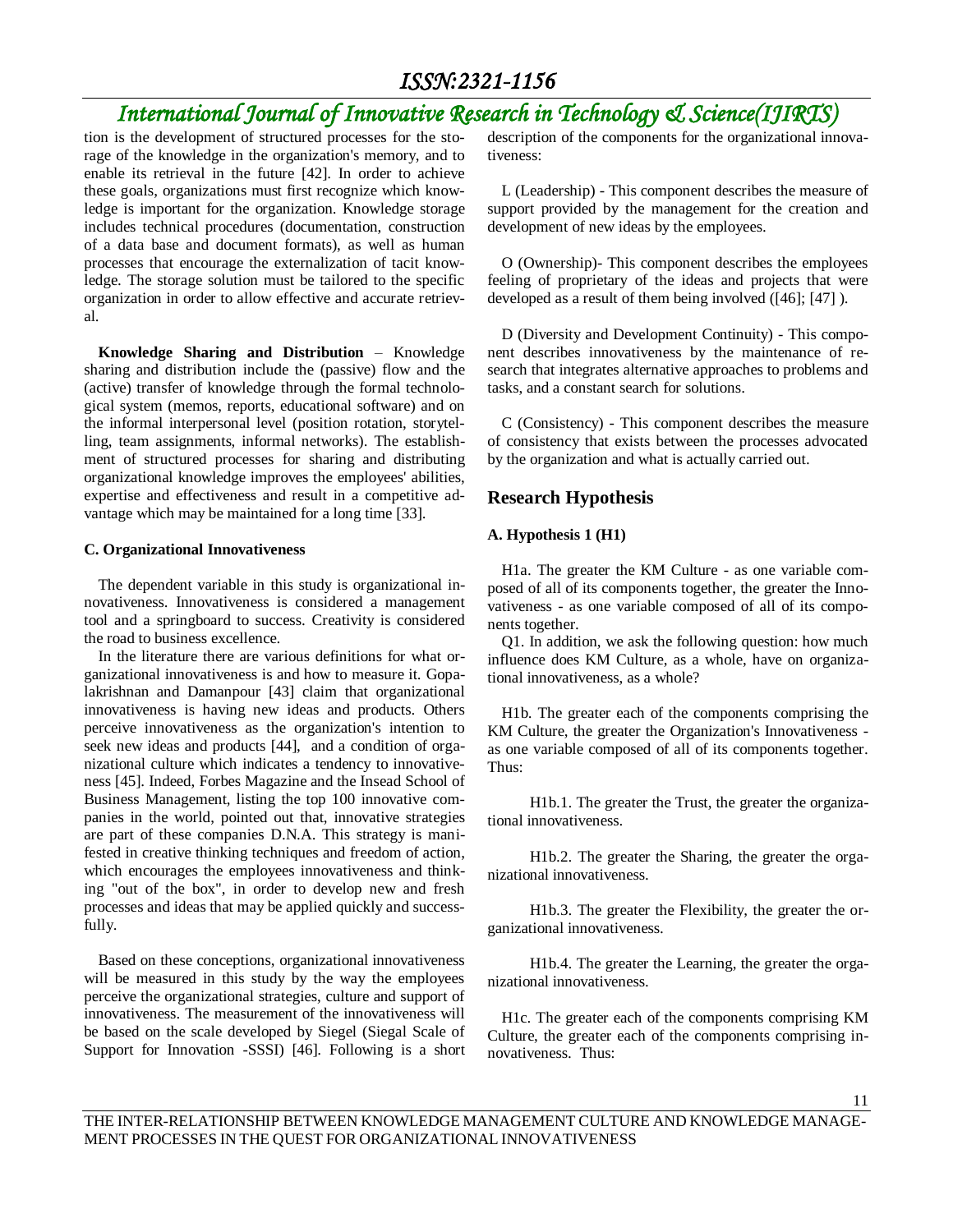# *International Journal of Innovative Research in Technology & Science(IJIRTS)*

H1c.1. The greater the Trust, the greater each of the following: Leadership; Ownership; Diversity and Development Continuity; and Consistency.

H1c.2. The greater the Sharing, the greater each of the following: Leadership; Ownership; Diversity and Development Continuity; and Consistency.

H1c.3. The greater the Flexibility, the greater each of the following: Leadership; Ownership, Diversity and Development Continuity; and Consistency.

H1c.4. The greater the Learning, the greater each of the following: Leadership; Ownership, Diversity and Development Continuity; and Consistency.

Q2. In addition, we strive to understand how much weight each component of KM Culture carries with regard to its effect on organizational innovativeness.

### **B. Hypothesis 2 (H2)**

H2a. The greater the KM Processes variable - as one variable composed of all of its components together, the greater the Innovativeness - as one variable composed of all of its components together.

Q3.We also ask the following question: how much influence do KM Processes, as a whole, have on organizational innovativeness?

H2b. The greater each of the components comprising the KM Processes, the greater the organizational innovativeness - as one variable composed of all of its components together. Thus:

H2b.1. The greater the Knowledge Collecting and Capturing, the greater the Innovativeness.

H2b.2. The greater the Knowledge Storage and Retrieval, the greater the Innovativeness.

H2b.3. The greater the Knowledge Sharing and Distribution, the greater the Innovativeness.

H2c. The greater each of the components comprising KM Processes, the greater each of the components comprising organizational innovativeness. Thus:

H2c.1. The greater the Knowledge Collecting and Capturing, the greater each of the following: Leadership; Ownership; Diversity and Development Continuity; and Consistency.

H2c.2. The greater the Knowledge Storage and Retrieval, the greater each of the following: Leadership; Ownership; Diversity and Development Continuity; and Consistency.

H2c.3. The greater the Knowledge Sharing and Distribution, the greater each of the following: Leadership; Ownership; Diversity and Development Continuity; and Consistency.

Q4. We also strive to understand how much weight each component of KM Processes carries with regard to its effect on organizational innovativeness.

The research hypotheses and questions can be more clearly seen as follows:

 $H1a= KMC \rightarrow OI$ H<sub>1</sub>b = KMC (1,2,3,4)  $\rightarrow$  OI H1c= KMC  $(1,2,3,4) \rightarrow$  OI  $(1,2,3,4)$  $H2a= KMP \rightarrow OI$ H2b= KMP  $(1,2,3) \rightarrow OI$  $H2c= KMP (1,2,3) \rightarrow OI (1,2,3,4)$ 

 $Q1$  KMC  $\rightarrow$  OI Q2 KMC  $(1,2,3,4) \to \text{OI}$  $Q3$  KMP  $\rightarrow$  OI Q4 KMP  $(1,2,3) \rightarrow$  OI

Diagram 1 describes the research model.



**Diagram 1**. Research Model.

Explanation of diagram arrows:

a. Independent variable as a whole with regard to dependent variable as a whole

b. Independent component variable with regard to dependent variable as a whole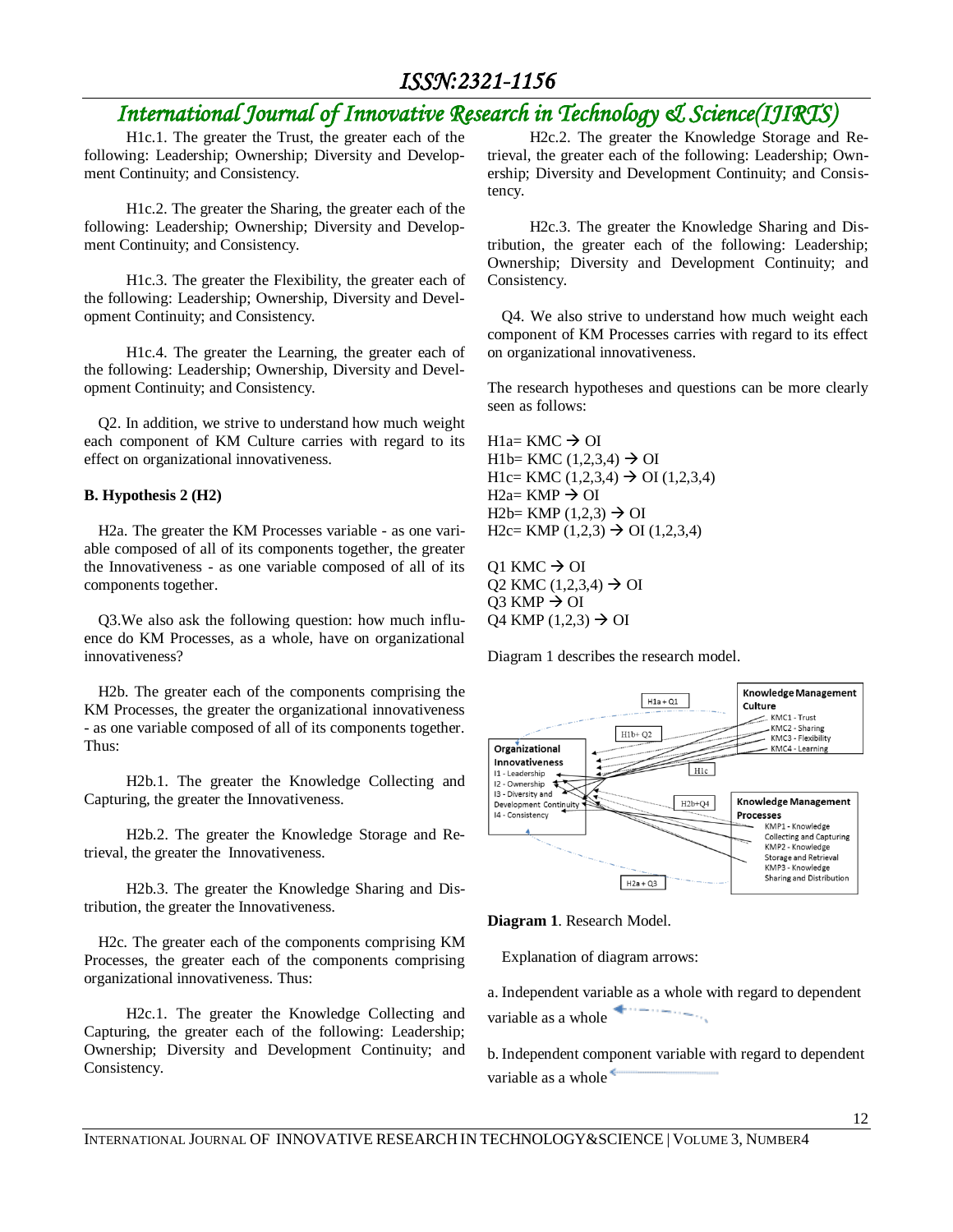# *International Journal of Innovative Research in Technology & Science(IJIRTS)*

c. Independent component variable with regard to dependent component variable

## **Research Methods**

### **A. Research Population & Research Procedures**

Field research was carried out among high tech organizations. These organizations have many resources at hand, including various knowledge resources. Some of the organizations manage knowledge in a systematic manner and have implemented KM tools, such as organizational portals, knowledge mining tools and lessons learned systems.

We approached 11 companies – 5 software companies, 2 IT companies, 2 verification companies and 2 testing companies – 6 of which agreed to participate in our study, as depicted in Table 1. The approached companies were chosen randomly, as we wished to represent various types of hightech companies (verification, software, IT, testing).

The study included knowledge workers only, i.e. developers, engineers, and project managers; it did not include overhead personnel such as maintenance workers, cleaning personnel, etc. 225 questionnaires were distributed. 208 questionnaires were returned, 198 questionnaires were completed properly and were used in this research. Table 1 presents the companies participating in the study.

| Company | Type         | No. of    | Distributed    | Completed      |
|---------|--------------|-----------|----------------|----------------|
| No.     |              | Employees | Questionnaires | Questionnaires |
|         | Software     | 120       | 50             | 49             |
|         | Verification | 80        | 40             | 33             |
|         | Testing      | 70        | 30             | 28             |
|         | Software     | 100       | 50             | 41             |
|         | Software     | 50        | 25             | 22             |
| 6       |              | 60        | 30             | 25             |
|         |              |           | 225            | 198            |

**Table 1. Companies participating in the study**

### **B. Measurement Tools**

The research data was collected using questionnaires: a questionnaire for each independent variable (organizational culture and KM process) and for the dependent variable (organizational innovativeness), covering all the components as discussed in the literature review.

The theoretical basis for the questionnaire was as following: [24], [17], [46], [48], [49].

Every component of the questionnaire was measured by an ordinal Likert scale  $(1 - 5)$ . The subjects were asked to rank the statements from "strongly disagree" (1) to "strongly agree" (5). In order to validate the questionnaire, it was first

distributed among 22 employees and following a statistical analysis, was corrected and validated accordingly. The structure of the questionnaire is set forth below.

### Independent Variables

#### **Knowledge Management Culture**

This part of the questionnaire examined the level of the organizational culture components that are necessary to support the learning organization and the organizational KM (KMC). This was examined by a group of statements relating to the following components:  $1 - \text{trust}$ ;  $2 - \text{sharp}$ ;  $3 - \text{turn}$ flexibility; and 4 – learning. Following are sample statements for each of the components:

KMC1 – Trust: "In your organization employees are not afraid to ask associates for help."

KMC2 – Sharing: "In your organization associates are willing to help one another and share personal knowledge."

KMC3 – Flexibility: "In your organization every employee may initiate and express criticism."

KMC4 – Learning: "In your organization a procedure exists for the inquiry of events whose results are distributed among the employees."

#### **Knowledge Management Processes**

This part of the questionnaire examined the KM processes existing in the organization (KMP). These processes include 1 – knowledge collecting and capturing; 2 – knowledge storage and retrieval; and 3 – knowledge sharing and distribution. This also was measured by various statements. For example:

KMP1 - Knowledge collecting and capturing: "In your organization there exists a program for acquiring external knowledge."

KMP2 – Knowledge storage and retrieval: "In your organization it is simple to obtain knowledge relevant to your position and which supports the implementation process."

KMP3 - Knowledge sharing and distribution: "In your organization knowledge sharing is a routine process and is a natural employee habit."

#### **Dependent Variable**

In order to evaluate organizational innovativeness, data was collected by a questionnaire based on Siegal & Kaemmerer's study [46]. This Questionnaire examined the following components- 1- leadership; 2 – ownership; 3 – development diversity and continuity; and  $4 - \text{consistency}$ . These components were examined through statements such as: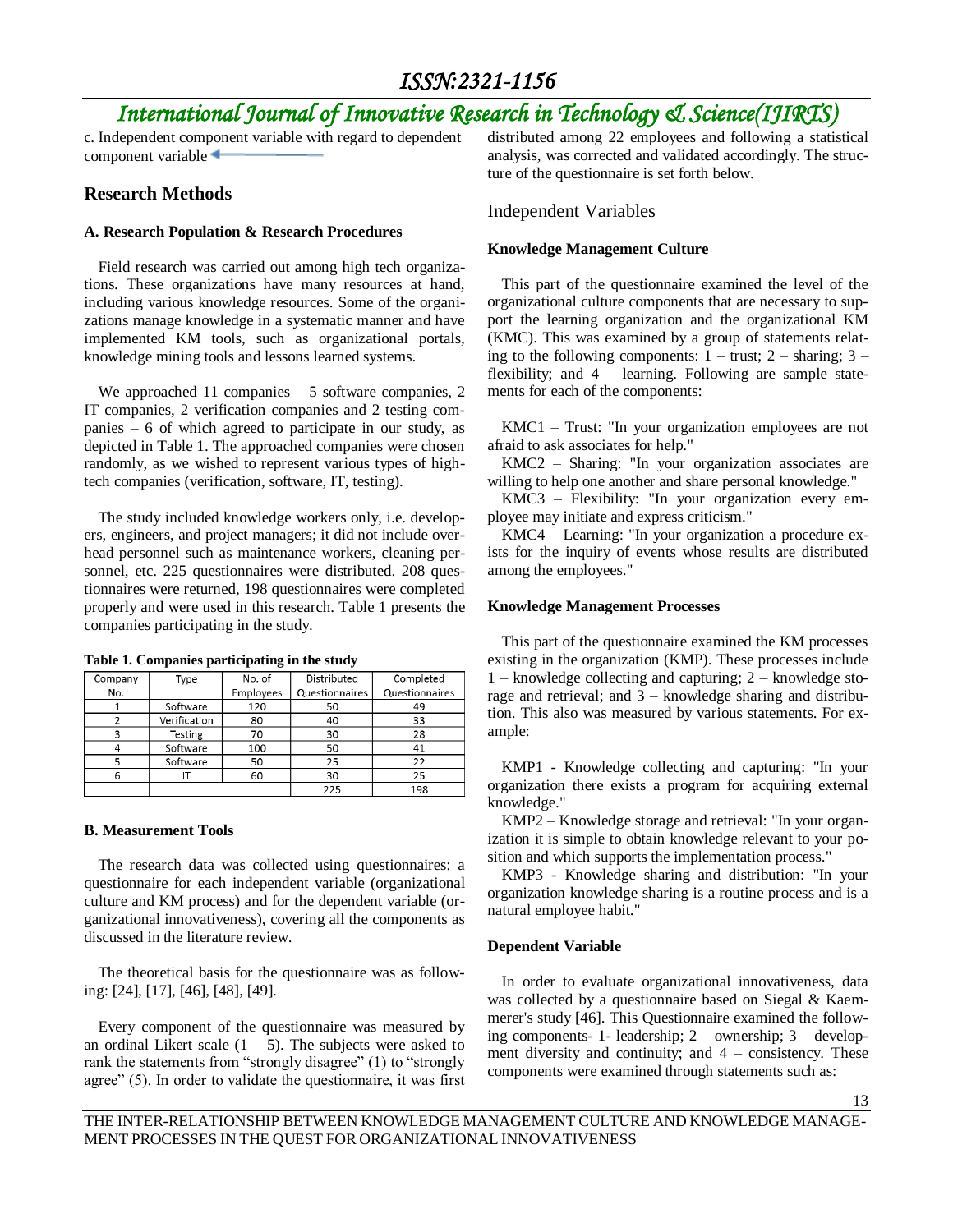# *International Journal of Innovative Research in Technology & Science(IJIRTS)*

I1 – Leadership: "In your organization, the management initiates various activities in order to encourage creativity among the employees."

I2 – Ownership: "In your organization, every employee has the opportunity to examine his/hers personal ideas."

I3 – Development diversity and continuity: "In your organization, employees try new approaches for problem solving."

I4 – Consistency: "In your organization, the way the employees carry out their tasks seems appropriate for what is actually trying to be achieved."

## Questionnaire Consistency

Table 2 presents the internal consistency analysis.

|                        | Table 2: internal consistency of the questionnaire components |  |
|------------------------|---------------------------------------------------------------|--|
| using Cronbach's alpha |                                                               |  |

| Variable           | Component      | Cronbach's |
|--------------------|----------------|------------|
|                    |                | Alpha      |
| Knowledge          | C1             | 0.69       |
| Management Culture | C <sub>2</sub> | 0.63       |
|                    | C <sub>3</sub> | 0.74       |
|                    | C <sub>4</sub> | 0.66       |
|                    | General        | 0.87       |
| Knowledge          | KM1            | 0.71       |
| Management         | KM2            | 0.81       |
| Processes          | KM3            | 0.80       |
|                    | General        | 0.88       |
| Organizational     | 11             | 0.89       |
| Innovativeness     | I2             | 0.64       |
|                    | I3             | 0.89       |
|                    | I4             | 0.75       |
|                    | General        | 0.99       |

The findings presented in table 2 show that most of the questionnaire components are consistent. The Internal consistency was retested using Cronbach's alpha and found to be  $\alpha$  =  $0.63 - 0.89$ ,

## **Findings Analysis**

Hypothesis 1: In order to examine the relationship between the KM culture and the organizational innovativeness, Pearson's coefficients were calculated for the relationships within the group of dependent variables and the group of independent variables.

As portrayed above, our first hypothesis (H1) was threefold: (A) First, that the greater the KM culture (as a whole) is, the greater the organizational innovativeness (as a whole) is (H1a); (B) Second, that the greater the knowledge management culture components are, the greater the organizational innovativeness as a whole is (H1b); and (C) Third, that the greater each knowledge management culture component is, the greater each of the organizational innovativeness components are (H1c). Table 3 demonstrates these correlations and their respective significances.

| Table 3 – Correlations and Significances between Knowledge        |  |  |  |
|-------------------------------------------------------------------|--|--|--|
| <b>Management Culture (and its Components) and Organizational</b> |  |  |  |
| <b>Innovativeness (and its Components)</b>                        |  |  |  |
|                                                                   |  |  |  |

| Organizational<br>Jnnovativeness<br><b>Knowledge</b><br>Management | 11        | Ι2        | 13        | I4        | General   |
|--------------------------------------------------------------------|-----------|-----------|-----------|-----------|-----------|
| Culture                                                            |           |           |           |           |           |
| KMC1                                                               | $0.43***$ | $0.41***$ | $0.40***$ | $0.33***$ | $0.49***$ |
| KMC <sub>2</sub>                                                   | $0.46***$ | $0.30***$ | $0.38***$ | $0.16**$  | $0.43**$  |
| KMC3                                                               | $0.39***$ | $0.25***$ | $0.34***$ | $0.19**$  | $0.38***$ |
| KMC4                                                               | $0.53***$ | $0.38***$ | $0.57***$ | $0.35***$ | $0.58***$ |
| General                                                            | $0.54***$ | $0.40***$ | $0.50***$ | $0.30***$ | $0.56***$ |

N=198 \*\*\*p<.001 \*\*p<.01

Table 3 shows that a significant positive correlation exists between: (i) KM culture (as a whole) and the organizational innovativeness (as a whole) ( $r=0.56$ ;  $p<0.001$ ), as we assumed in hypothesis H1a; (ii) each of the KM culture components and organizational innovativeness as a whole, as we assumed in hypothesis H1b; and (iii) each component of the KM culture and each component of organizational innovativeness, as we assumed in hypothesis H1c.

Up to now, we have seen that the KM culture is significantly connected to organizational innovativeness as a whole (H1a) and by its components (H1b, c). In order to facilitate a model, one of the main purposes of this study was to examine how all of components of KM culture contribute together to organizational innovativeness (Q1) and how much weight each component carries with regard to its effect on the dependent variable (Q2). To accomplish this, we conducted a hierarchical regression analyses in which the independent variables were trust, sharing, flexibility and learning, and the dependent variable was organizational innovativeness. The results are presented in table 4.

**Table 4 - multiple regressions for the prediction of organizational innovativeness using knowledge management culture components**

|                    | B          | Std.   | Beta    | T          |
|--------------------|------------|--------|---------|------------|
|                    |            | Errors |         |            |
| KMC1               | 0.24       | 0.07   | 0.27    | $3.57***$  |
| KMC <sub>2</sub>   | 0.03       | 0.08   | 0.03    | 0.346      |
| KMC3               | $-0.06$    | 0.06   | $-0.09$ | $-1.08$    |
| KMC4               | 0.42       | 0.07   | 0.47    | $5.60***$  |
| F(4,193)           | $29.99***$ |        |         |            |
| R <sub>2</sub> Adj | 0.38       |        |         |            |
|                    |            |        |         | *** p<.001 |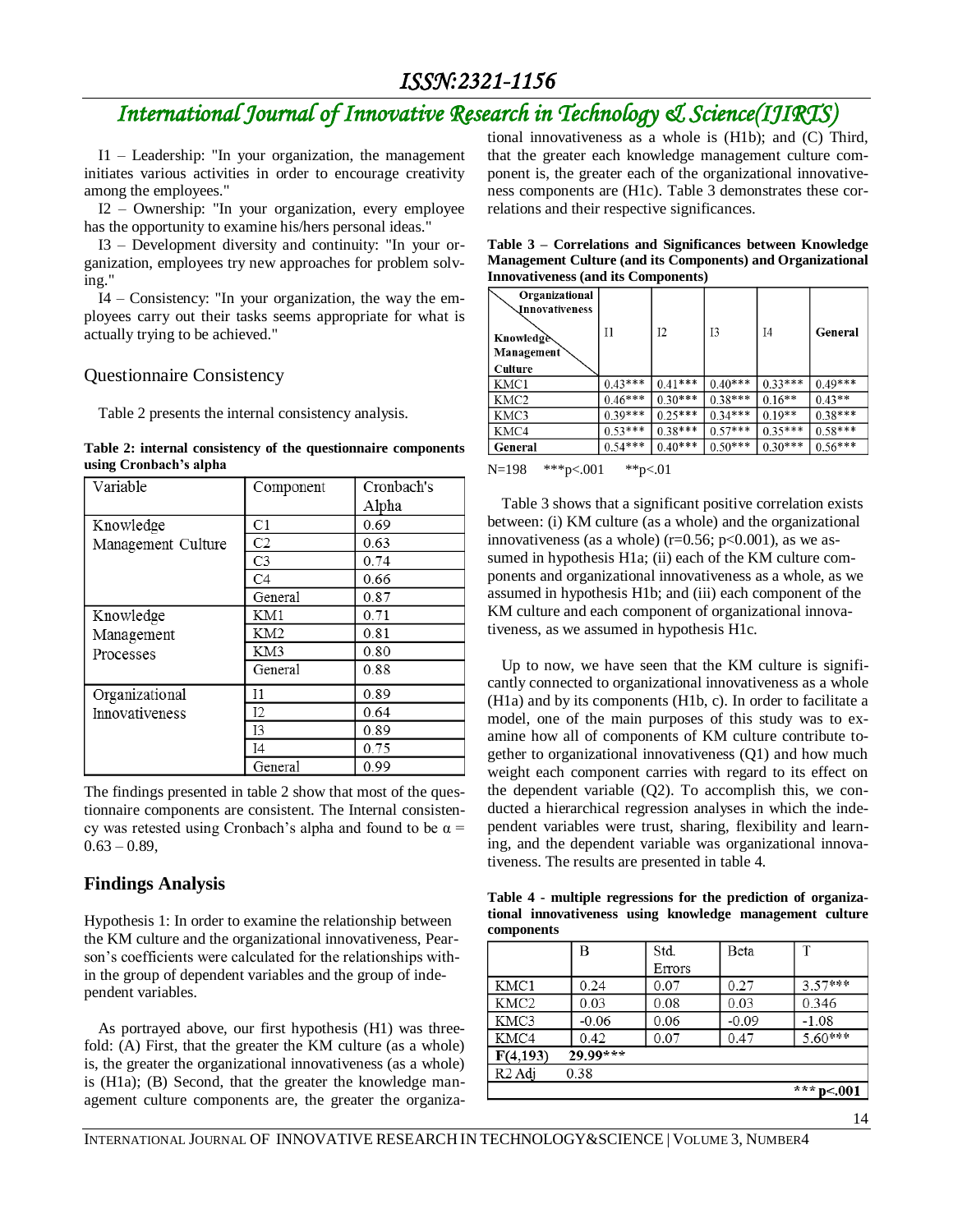# *International Journal of Innovative Research in Technology & Science(IJIRTS)*

The results of the multiple regression analysis show that the learning component, as a culture component, is the best predictive element for organizational innovativeness. The trust component is also a significant predictive element for organizational innovativeness. The other components did not contribute significantly to the prediction of organizational innovativeness. With regard to Q1, we can see that all the KM culture components together explain 29.9% of the organizational innovativeness variance.

We conclude that hypothesis 1 has been proven also with relation to the overall effect of a KM culture on organizational innovativeness (H1a), but – with regard to  $Q2$  - the most significant effect is derived from two cultural components - trust and learning only, whereas the two other components flexibility and sharing were not found to be significant contributors to organizational innovativeness.

Hypothesis 2: Our second hypothesis was also threefold: (A) First, that the greater the KM processes (as a whole) is, the greater the organization's innovativeness (as a whole) is (H2a); (B) Second, that the greater the KM processes components are, the greater the organizational innovativeness (as a whole) is (H2b); and (C) Third, that the greater each component of KM processes is, the greater each of the components of organizational innovativeness are (H2c). In order to examine the relationship between KM processes and organizational innovativeness, Pearson's coefficients were calculated with regard to the relationships within the group of dependent variables and the group of independent variables. Table 5 demonstrates these correlations and their respective significances.

**Table 5 – correlation and significance between knowledge management procedures components and organizational innovativeness components.**

| Organizational<br><b>N</b> unovativeness<br>Knowledge<br>Management<br>Processes | 11        | I2        | 13        | I4        | General   |
|----------------------------------------------------------------------------------|-----------|-----------|-----------|-----------|-----------|
| KMP1                                                                             | $0.47***$ | $0.36***$ | $0.48***$ | $0.29***$ | $0.52***$ |
| KMP <sub>2</sub>                                                                 | $0.40***$ | $0.27***$ | $0.49***$ | $0.29***$ | $0.46***$ |
| KMP3                                                                             | $0.30***$ | $0.22**$  | $0.20**$  | $0.17**$  | $0.29**$  |
| General                                                                          | $0.54***$ | $0.40***$ | $0.50***$ | $0.31***$ | $0.56***$ |

```
N=198 ***p<.001 **p<.01
```
Table 5 shows that all the correlations between all of the KM process components and organizational innovativeness are positive and significant. We also see a connection between the variables as a whole (r=0.56), as assumed - thus proving H2a, H2b and H2c.

With regard to the second research hypothesis, we examined to what degree all the components of KM processes together affect the dependent variable - organizational innovativeness (Q3) - and how much weight each component carries with regard to its effect on the dependent variable (Q4). In order to do so, a multiple regression analysis was carried out, the results of which are presented in table 6.

**Table 6 - multiple regressions for the prediction of organizational innovativeness using knowledge management processes**

|                    | Β          | Std.   | Beta    | T            |
|--------------------|------------|--------|---------|--------------|
|                    |            | Errors |         |              |
| KMP1               | 0.40       | 0.28   | 0.45    | 5.39***      |
| KMP <sub>2</sub>   | 0.20       | 0.06   | 0.26    | $3.58***$    |
| KMP3               | $-0.12$    | 0.07   | $-0.12$ | $-1.63$      |
| F(4,193)           | $30.58***$ |        |         |              |
| R <sub>2</sub> Adj | 0.31       |        |         |              |
|                    |            |        |         | *** $p<.001$ |

The results of the multiple regression analysis show that all the components comprising KM processes, together, explain 30.58% of the organizational innovativeness variance. We can see that the knowledge collection component is the best predictive element for organizational innovativeness. The storage and retrieval component is a significant predictive element, as well. However, sharing and distribution have not been found to contribute significantly to organizational innovativeness. We can conclude that hypothesis 2 has been proven with regard to the overall effect of KM process on organizational innovativeness. However, in regard to Q4, the significant effect derived only from two out of the three components of KM.

## **Discussion**

Successful organizational innovativeness, even if not protected by patents, has always been excellent protection against extortion of the profit margin ([50]; [51]. Many organizations realize that they are dependent on knowledge as a resource for organizational innovativeness. Knowledge resources, like equipment, require investment and maintenance in order to reap their benefits; hence the need for a strong foundation for KM [52]. Therefore, organizations that are focused on innovativeness dedicate much time and capital to activities such as research and development, professional conferences, job rotation, etc., the main purpose of which is to improve knowledge in order to create organizational innovativeness. Thus, in this study we elected to examine the relation between the elements that serve the organization in the effort of development and improvement of knowledge and its organizational innovativeness. Next we will discuss the results of the study.

15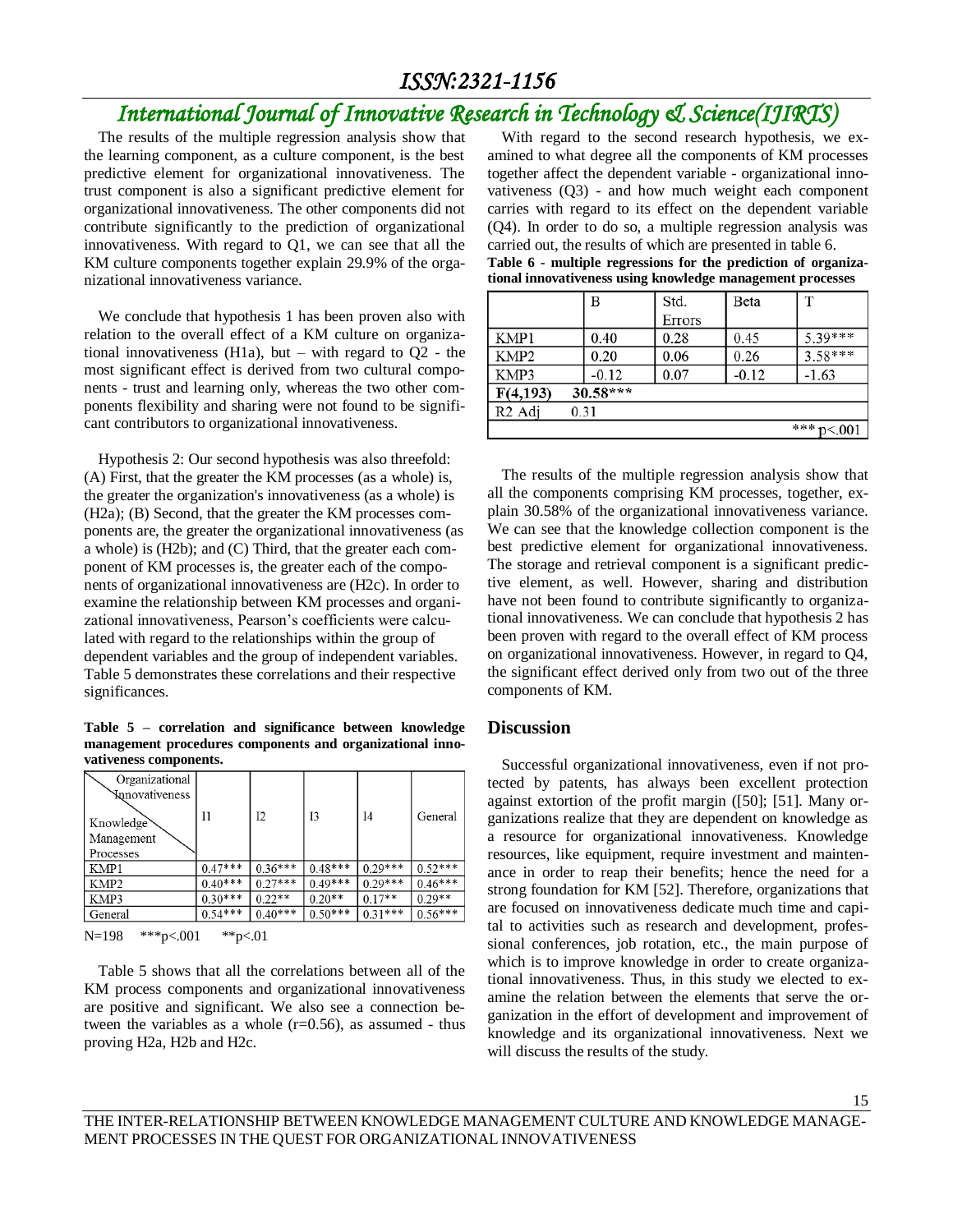# *International Journal of Innovative Research in Technology & Science(IJIRTS)*

## **A. Correlation between Knowledge Management Culture and Organizational Innovativeness**

According to hypothesis 1a, the stronger the KM Culture is, the greater the organizational innovativeness is. From the analysis of the results, we saw that the correlation between the general variable KM Culture, and Organizational Innovativeness, was found to be high and significant  $(r=.56)$ .

According to hypothesis 1b, the greater the KM Culture components are, the greater the organizational innovativeness is (H1b). We found that all four components – trust, sharing, flexibility and learning – showed significant correlations to organizational innovativeness  $(0.38 \le r \le 0.53)$ . However, as to the second research question - the multiple regression analysis shows that the learning and trust components showed the most significant effect, whereas flexibility and sharing yielded only a minimal contribution, as will be discussed here.

#### **Learning and Organizational Innovativeness**

Learning was found to be the component that contributes most to organizational innovativeness (r=.42). This finding is supported by Senge's theory [6] which points to the development of individuals' skills and group learning abilities as significant elements in the structure of the learning organization culture, which, in turn, leads to organizational innovativeness.

The high-tech organizations are based on up-to-date knowledge, which is constantly changing and being updated. The need to maintain up-to-date knowledge requires constant learning within the organization ([21]; [6]). Therefore, it is not surprising that the learning element was found to be the most significant with regard to organizational innovativeness.

#### **Trust and Organizational Innovativeness**

The correlation between the trust element and organizational innovativeness is significant and high (r=.49), and the contribution of the trust element to organizational innovativeness is also high and significant (r=.24). In other words, the greater trust is amongst the employees, the greater the organizational innovativeness of the organization. As mentioned in the literature review, trust among employees is based on a common vision that unites all the workers and the management of the organization [6]. The common vision allows the employees to freely ask for help from one another and to openly discuss professional problems, as they view themselves as a single unit with common interests, values and objectives. Organizations that do not succeed in creating an atmosphere of trust among the co-workers fail to establish an organizational culture which supports KM processes [22]

These types of processes are necessary in order to allow innovativeness [6].

#### **Sharing and Organizational Innovativeness**

The correlation between the sharing component and organizational innovativeness is significant  $(r=0.43)$ . This finding supports other empirical studies, which also found the sharing element to be a significant component of the culture of the learning organization ([53]; [54]) and necessary for the motivation of organizational innovativeness [55].

Alongside the high and significant correlation, the regression analysis indicated that this element is not significant to the prediction of organizational innovativeness. That said, the sharing element is the most significant challenge when attempting to assimilate KM in an organization ([56]; [57]). In order for knowledge sharing to exist, technological elements and work processes must be planned to allow a natural flow of knowledge as an integral part of the existing work processes. Furthermore, a positive atmosphere is necessary in order to enable sharing of knowledge. If the atmosphere is competitive or stressful, the motivation to share knowledge will diminish.

All this leads us to the conclusion that the organization must invest appropriate resources in the development of a structural and social system that allows knowledge sharing ([19]; [20]). The ability and the will of the various individuals in the organization to share is a function of the social capital of the company which is an important element of the organizational intellectual capital [58], and is realized in the workers' faith in the organization and is affected by the workers' sense of belonging to the organization [59]. The workers' perception of similarities among themselves is also important, since identification intensifies the sense of oneness [60].

#### **Flexibility and Organizational Innovativeness**

The correlation between flexibility and organizational innovativeness was found to be significant, yet relatively weak when compared to the other components (r=.38).

These results indicate that organizations that are characterized by their flexibility towards the employees, and in which the workers may initiate ideas and express criticism freely, reach higher levels of organizational innovativeness. This finding is consistent with basic theories that indicate that flexible organizations, which allow the individuals to honestly express their thoughts, intentions and actions in order to receive constructive feedback, achieve organizational innovativeness ([6]; [7]; [17]). On the other handorganizations with inflexible managements do not implement new ideas and cling to illogical status quos, which do not support organizational innovativeness [46].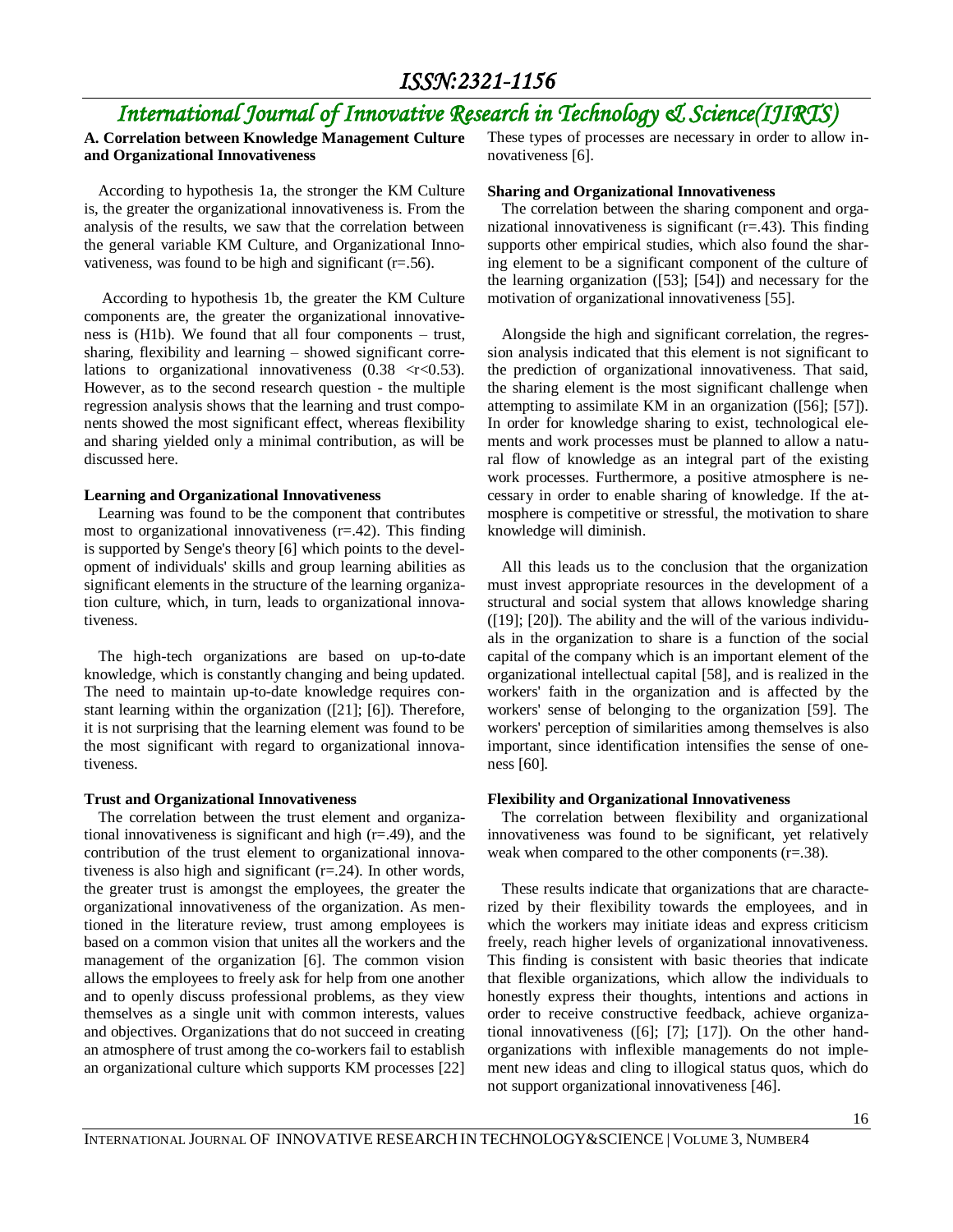# *International Journal of Innovative Research in Technology & Science(IJIRTS)*

.

Therefore, we argue that the design of a culture that supports KM is crucial for organizational innovativeness and to its success [61].

### **B. Correlations between Knowledge Management Processes and Organizational Innovativeness**

Our second hypothesis was that the stronger the KM processes are, the greater the organizational innovativeness is (H2a). This argument is based on the understanding that beyond a KM culture, there is great importance to KM processes and activities which support continuous learning and utilization of the knowledge which exists within the organization, both on the individual level and the organizational level.

The research results reinforce these hypotheses. We found the correlation between the general variable of KM processes and organizational innovativeness to be high and significant  $(r=.56)$ . Hence, we conclude that H2a is proven and KM processes support innovativeness. This finding corresponds with many studies that claim that organizational abilities which support KM increase innovativeness [62].

Furthermore, the correlation found between the various elements of KM processes and organizational innovativeness  $(H2b)$  is also high and significant  $(r=0.56)$ , as will be discussed below.

### **Knowledge Gathering and Organizational Innovativeness**

The correlation found between the knowledge gathering component and organizational innovativeness was high and significant (r=.52). This result supports the argument that the learning abilities related to the data and knowledge supply within the organization are based on the ability of the organization to gather knowledge and transfer it to structured forms. These processes include the assembly of educational software, reports collection, and the wide use of intraorganizational systems, such as intranet, email and other organizational forms of communication [63]. Knowledge gathering also includes the process of learning from the experience of other organizations, the assimilation of external knowledge [24], the existence of routine staff meetings in the organization, and various other means of collecting employees' wisdom (such as tagging tools).

The multiple regression analysis results indicate the gathering components' unique contribution to the variance of the organizational innovativeness  $(r= .40)$ . In other words, a good KM process must first be based on efficient, systematic, and operative knowledge gathering activities, which constitute the foundation for learning, change and organizational innovativeness. In order to efficiently gather knowledge the organization may utilize automated mechanisms, inertorganization social networks and wisdom of the crowd strategies.

### **Knowledge Storage and Retrieval and Organizational Innovativeness**

The correlation between the storage and retrieval components as part of KM, and organizational innovativeness, is significant  $(r=.46)$ . The importance of storing organizational knowledge on computerized systems is clear, since these systems allow all employees to retrieve knowledge anytime and anywhere, and to learn from the personal knowledge of experts in various fields in the organization. Therefore, organizations must plan these systems so as to allow efficient and easy retrieval of the organizational knowledge [64], independent of the system on which it is stored among the various organizational systems.

Nonetheless, the multiple regression analysis indicates that the contribution of this component is secondary to knowledge gathering. This may be explained by the storage and retrieval systems that cannot keep up with the pace of the collection of knowledge and are not sufficiently efficient. Many organizations are at a critical point where they must find the most efficient way to handle the knowledge that they have accumulated, so that when needed, it may be retrieved accurately, efficiently and quickly. When choosing or up-grading the knowledge retrieval software of the organization, the CKO or the IT people should look for a software that can adapt itself to the user, learn the user and keep improving ("self learning"), so it can retrieve exactly what is relevant to each user specifically. It is also important that when building the search algorithm for the organization, the organizations' taxonomy will be taken into account, with the view towards tailoring the algorithm to the nature of the organization's knowledge needs and its organizational language. Design and implementation must be contextualized in relation to knowledge needs, which will differ between organizations and even within a single organization [65].

### **Knowledge Sharing and Distribution and Organizational innovativeness**

Although other studies indicate a foreseen connection between knowledge sharing and innovativeness [66], and despite the significant correlation that we found between the sharing and distribution component and organizational innovativeness, the correlation was weak in comparison to the other components of KM  $(r=.29)$ . With regard to the KM variable, the sharing and distribution component relates to organizational activities and processes which support sharing and distribution of knowledge, while the sharing and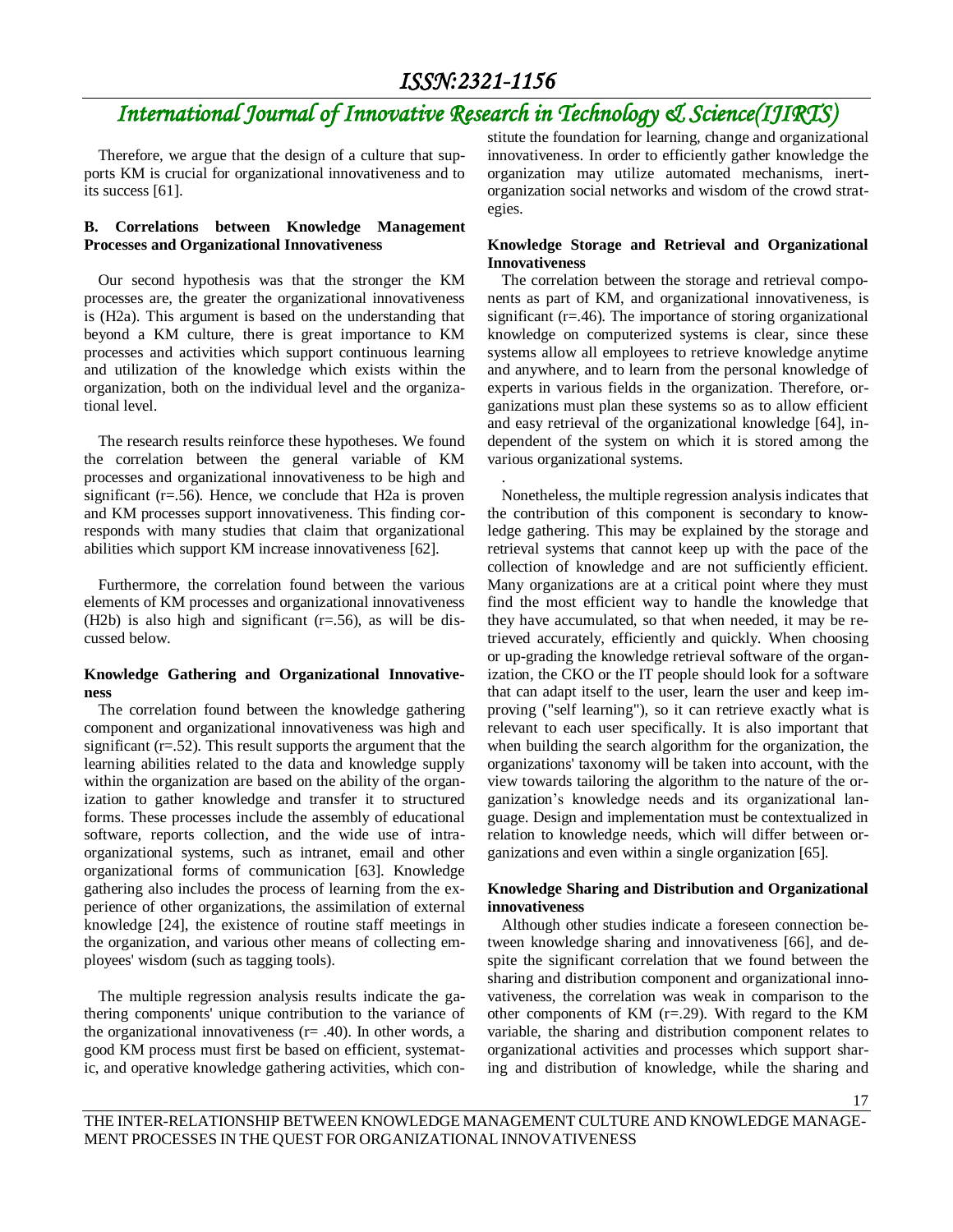# *International Journal of Innovative Research in Technology & Science(IJIRTS)*

distribution component of the KM culture variable relates to employee activities. Accordingly, a possible explanation of the relatively low correlation may be that in many organizations, sufficient means for sharing and distributing knowledge do not yet exist. This result is also supported by the low significant that was found in the multiple regression analysis and also in other studies, which indicate that suitable technology mediates between sharing and organizational innovativeness [66]. The establishment of knowledge sharing and distribution systems is critical for KM and organizational innovativeness, since these systems allow the employees to expand their personal knowledge, contribute to continuous increase of the employees' professionalism and enable the identification of knowledge gaps among the workers, thus allowing speedy and efficient closure of these gaps [67].

The research results of this study generally confirm our second hypothesis and indicate that a relation exists between actual processes of KM and the organization's ability to create innovation and initiate knowledge that leads to innovation. Unlike other studies that supported our hypothesis [68] ; [45]) but did not differentiate among the potency of the different components, our research indicates that the magnitude of the contribution of the different components of knowledge processes varies. In regard to our third research question, the results of the multiple regression analysis also indicate that the processes of KM have a unique contribution beyond organizational culture. All the elements together contribute 30.58% to the variance of the organizational innovativeness (R2= .31).

#### **Final Research Model**

As we see it, the findings of this research lead to a multiplication equation  $(\pi)$  for organizational innovativeness, rather than an addition equation  $(\Sigma)$ . In other words, without a culture which supports a learning organization (KM Culture) and without KM processes, organizational innovativeness cannot exist. The strong existence of both will bring the organization to effective results with regard to organizational innovativeness; weakness in either one of the components of these variables will negatively affect the total result. That said, each component may compensate for the weakness of another, thus aiding to achieve the desirable result.

According to this, the organizational innovation equation is as follows:

Organizational Innovativeness =  $\pi$ (KMC, KMP)

KM Culture=  $\Sigma$ (Trust, Collaboration, Flexibility, Learning)

KM Processes= ∑(Collection, Storage and Retrieval, Distribution)

## **Conclusion**

This study opens a window of opportunity to broaden our understanding of organizational development and its implications on organizational innovativeness.

In order to test the relationships between the culture of the learning organization, organizations foundations for KM processes and organizational innovativeness, a comprehensive, analysis was carried out on two levels: On the First level we conducted an examination related to the contribution of KM Culture as a whole to organizational innovativeness and an examination of the contribution of each of the four components of the KM Culture to organizational innovativeness. On the second level, an analysis of the contribution of the KM Process variable as a whole and an examination of the contribution of each of the three components of the KM Processes to organizational innovativeness. Although other studies indicate that the critical link in organizational KM is found in the culture of knowledge sharing and processes [69] , this study found that, knowledge sharing is actually the weakest link and has the least effect on organizational innovativeness. That may be explained by other studies that note the challenge of knowledge sharing. Kramer, Brewer & Hanna [60] claim, that emotional connections among the employees creates identification with the organization's goals and the closer the members feel to the organization the more they will have the necessary trust in order to share their knowledge [10]. Jo & Joo [5] claim that, social elements constitute stronger incentives for knowledge sharing than external benefits, This leads us to maintain that perhaps the social connections in the organization were not strong enough for establishing the desired knowledge sharing.

That said, our study indicates that the relationships between the various parameters are complicated and is not a simple process which may be explained as a systematic procedure. Therefore, the model that we presented introduces a new perception of the process, as it presents a multidimensional product of a number of elements.

As presented in the model above, the most appropriate equation for representing the connections between the various components is a ¶ equation. In order to maximize the potential for organizational innovativeness, an organization should relate to all of the various components of each variable, as presented above. However, a situation may arise where certain components compensate for others, and one operating element that is especially efficient may have the ability to pull the whole organizational innovativeness upward.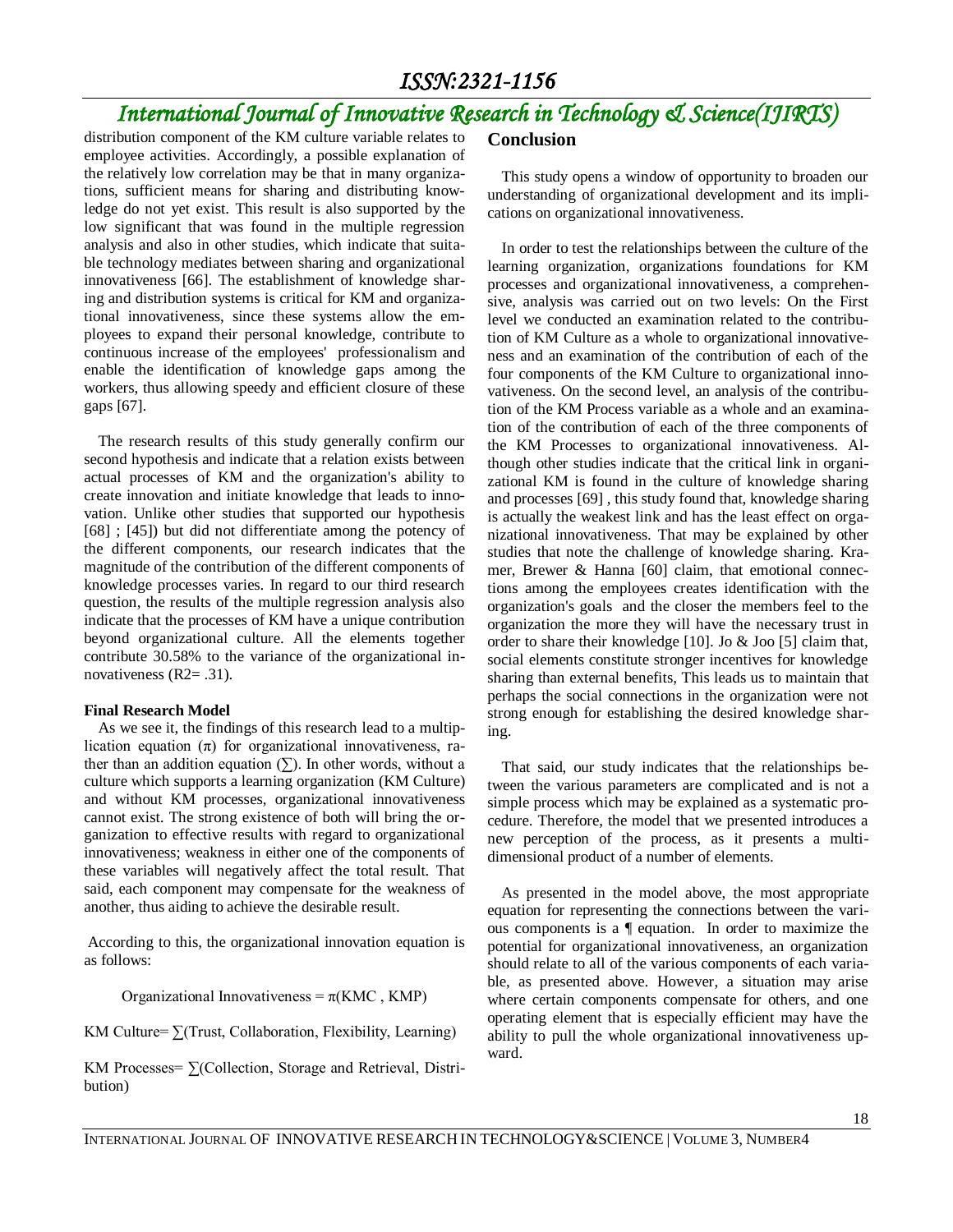# *International Journal of Innovative Research in Technology & Science(IJIRTS)*

## **Recommendations for Organizations**

Following the study's findings, it is important that organization managers understand the essential connection and the positive influence that exists among the various components of organizational culture, which support the learning organization, the application and assimilation of KM processes and organizational innovativeness. The managers should especially take care to cultivate an organization culture which nurtures complete trust among the employees, first by setting a personal example and by continuing with organizational values, both explicit and implicit [70] .

Employees should be encouraged to take responsibility for gathering information relevant to their jobs from outside sources, as well as internal sources, and to consider who else within the organization may profit from their knowledge ([21], thus causing the organizational learning to be a meaningful continuous process of personal responsibility, as Peter Senge advised [6].

Managers aspiring to organizational innovativeness should cultivate processes of gathering, retrieval and distribution of knowledge, using technology adapted for the specific organization, its unique environment and terminology. They should consider knowledge systems solutions that provide the necessary knowledge to the employee automatically, and not only by active searching and retrieving at the employee's initiative, so the process of retrieval of knowledge will be an optimized, natural and integral part of the work process. Still, and as we saw in our research, it is not enough to maintain KM processes; it is important for the organizations to develop the community and trust among the employees, as well. Therefore, we recommend that work processes will include holding structured routine meetings among teams, maintaining digital social networks and workers' profiles, establishing communities of practice, and so on. In these environments, employees connect and learn, a community is created, and trust is built.

In light of the relationships found in this study among the various variables, it is our opinion that the research conducted in the context of this study should be broadened, in an effort to understand the potency of the influence of each of the variables examined in this study. Such potency should be gauged when said variables are combined with each other, as well as when they are combined with other variables that were not examined in our study. Having a thorough understanding of the potency of each variable would presumably be invaluable to any organization striving to assimilate innovation and other changes among its employees.

We also see a need to expand the research with regard to the architecture of information systems which are suitable for and support knowledge sharing among employees, since knowledge sharing was found to be the most challenging part of the KM process. In that respect, we recommend that future research will focus on the connection between the different kinds of communities in the organization, including digital social networks, and the sharing aspect of KM. This relatively new perspective might improve our understanding of the mystery of knowledge sharing in organizations, thereby assisting organizations in advancing their business goals, such as increasing revenues - as a result of effective the KM processes.

# *References*

- *[1] A. Levi, Management and Leadership – Change and Innovativeness. Israel: Rimonim, 2008 (in Hebrew).*
- *[2] K. Moustaghfir,. The dynamics of knowledge assets and their link with firm performance. Measuring Business Excellence,2008, 12 (2), 10.*
- *[3] D. Long & L. Fahe. Diagnosing cultural barriers to knowledge management. Academy of Management Executive, 2000. 14(4), 113-127.*
- *[4] R. Chalmeta, R. Grangel. "Methodology for the Implementation of Knowledge Management Systems". Journal of the American Society for Information Science and Technology, 2008, 59(5), 742-755.*
- *[5] S.J. Jo & B.K. Joo. "Knowledge Sharing: The Influences of Learning Organization Culture, Organizational Commitment, and Organizational citizenship Behaviors". Journal of Leadership & Organizational Studies, 2011, 18(3), 353 –364.*
- *[6] P[. Senge.](http://www.amazon.com/Peter-M.-Senge/e/B000AQ8R86/ref=ntt_athr_dp_pel_1) The Fifth Discipline: The Art and Practice of the Learning Organization. Random House Audio, 1999.*
- *[7] I. Nonaka & H. Tackeuchi. The Knowledge-creating Company: How Japanese Companies Create the Dynamics of Innovation. Oxford University Press, New York, NY. 1999.*
- *[8] R. Datta. "Ideation and the Supply Side of Knowledge". Knowledge Management Review, 2008, 11 (2), 14-18.*
- *[9] B. Lundvall & P. Nielsen. "Knowledge Management and innovation performance". International Journal of Manpower, 2007, 28 (3), 207.*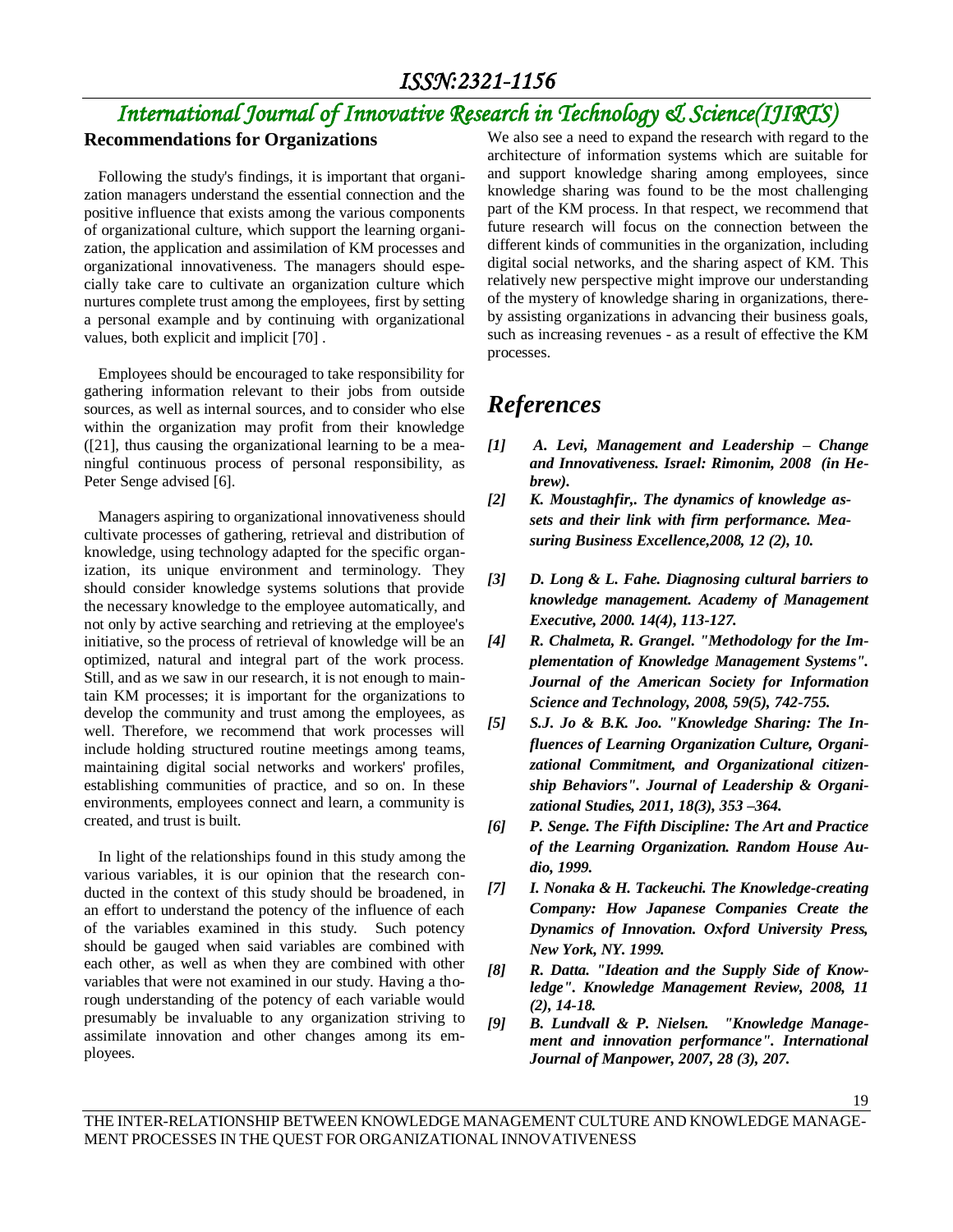# *International Journal of Innovative Research in Technology & Science(IJIRTS)*

- *[10] A. Inkpen. "Learning, knowledge acquisition, and strategic alliances". European Management Journal, 1998, 16(2), 223-229.*
- *[11] T. Gefen. "To Distribute the Knowledge, to Multiply the Capital". Status: a managerial thinking monthly, 2004. 152: 8-12 (in Hebrew).*
- *[12] S. Pan, & H. Scarbrough, H). "Knowledge management in practice: An exploratory case study". Technology Analysis & Strategic Management, 1999. 11(3), 359–374.*
- *[13] E. Claver-Cortés, P. Zaragoza-Sáez & E. Pertusa-Ortega, E. "Organizational structure features supporting knowledge management processes". Journal of Knowledge Management, 2007. 11 (4), 45.*
- *[14] G. Von Krogh, K. Ichijo, K. & I. Nonaka. "Enabling Knowledge Creation: How to Unlock the Mystery of Tacit Knowledge and Release the Power of Innovation". 2000. Oxford University Press, New York.*
- *[15] T. Davenport & L. Prusak. Working knowledge: How organizations manage what they now. 1998.*
- *[16] F. S. Chang & H. A. Wiebe."The ideal culture profile for total quality management: A competing values perspective". Engineering Management Journal, 1996. 8(2), 19.*
- *[17] S. Lawson. "Examining the relationship between organizational culture and knowledge management". 2003. (Doctoral dissertation, Nova Southeastern University).*
- *[18] Y. Samuel. Organizations: Characteristics, Structures, Processes. 1996. Haifa University: Zemura Bitan (in Hebrew).*
- *[19] N. Lin, N. (1999). "Building a network theory of social capital". Connections, 1999. 22, 28-51***.**
- *[20] G. Von Krogh, G. "Knowledge sharing and the communal resource". In M. Easterby-Smith & M. Lyles (Eds.), Handbook of organizational learning and knowledge management, 2003. 372-39, Malden, MA: Blackwell***.**
- *[21] P. Drucker. "The coming of the new organization". Harvard Business, 1998. 3-11.*
- *[22] G. F. Liaw & A. Y. Cheng, A. Y. "The Study on the Relationships among Organizational Infrastructure, Knowledge Management Process and Knowledge Effectiveness". Journal of Technology Management, 2005. 2 (2), 1-30.*
- *[23] D. Nicolini, J. Powell, P. Conville & L. Martinez-Solano. "Managing knowledge in the healthcare sector. A review". International Journal of Management reviews, 2008. 10 (3) 245-263.*
- *[24] S. Ellis & N. Shpielberg. "Organizational learning mechanisms and managers perceived uncertainty". Human Relations, 2003. Vol. 56(10), 1233-54.*
- *[25] S. Ellis, O. Caridi, R. Lipshitz & M. Popper. "Perceived error criticality and organizational learning: an empirical investigation". Knowledge and Process Management, 1999. 6(3), 166-175*
- *[26] F. M. R. Armbrecht, R. B. Chapas, C. C. Chappelow, G. F. Farris, P. N. Friga, C. A. Hartz, M. E. McIlvaine, S. R. Postle & G. E. Whitwell. "Knowledge management in research and development". Research Technology Management, 2001. 44(4), 28- 48.*
- *[27] W. B. Cheng."Coordination management mode and it's applications in network organization". (Order No. H100297, Wuhan University of Technology (People's Republic of China)). PQDT - Asia, Retrieved* from: *http://search.proquest.com/docview/1024990535?acc ountid=14483. (1024990535) in 2003.*
- *[28] D. H. Henard & M. A. McFadyen. "Making Knowledge Workers More Creative". Research-Technology Management, 2008. 51 (2), 40.*
- *[29] R. McAdam. "Knowledge management as a catalyst for innovation within organizations: A qualitative study". Knowledge and Process Management, 2000. 7(4), 233.*
- *[30 L. Argote & P. Ingram, P. "Knowledge transfer: a basis for competitive advantage in firms". Organizational Behavior and Human Decision Processes, 2000. 82, 150-169.*
- *[31] A. J. Orzano, C. R. McInerney, D. Schart, A. F Tallia & B. F. Crabtree. "A Knowledge Management Model: Implications for Enhancing Quality in Health Care". Journal of the American Society for Information Science and Technology, 2008. 59(3), 489-505.*
- *[32] A. Hasgal & S. Shoham. "Knowledge processes: from managing people to managing processes". Journal of Knowledge Management, 2008, 12(1), 51-62.*
- *[33] D. Gnyawali, A. C. Stewart & J. H. Grant, J. H."Differentiated learning processes for enhancing organizational knowledge across environmental contexts". International Journal of Organizational Analysis, 2005. 13(3), pp. 216 – 243.*
- *[34] M. Alavi & D. E. Leidner. Review: Knowledge Management and Knowledge Management Systems:*

20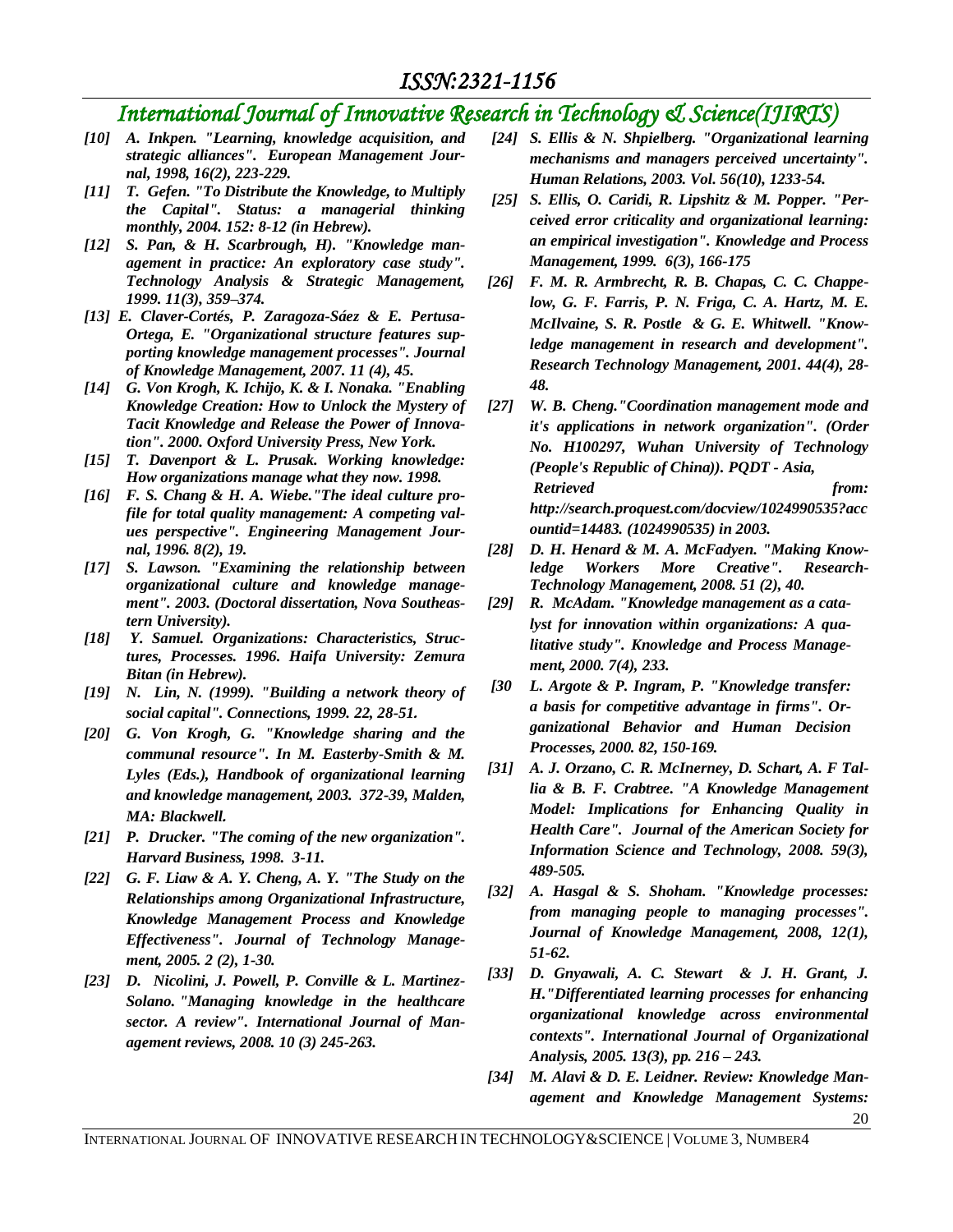# *International Journal of Innovative Research in Technology & Science(IJIRTS)*

*Conceptual Foundations and Research Issues. MIS Quarterly 2001. 25(1): 107–136.*

- *[35] W. Bukowitz & R. Williams. The knowledge management fieldbook***.** *2000. London: Prentice Hall***.**
- *[36] M. W. McElroy. The New Knowledge Management: Complexity, Learning, and Sustainable Innovation, Boston, 2003. MA: KMCI Press/Butterworth-Heinemann, 0750676086*
- *[37] M. Meyer & M. Zack. The design and implementation of information products. Sloan Management Review, 1996. 37 (3), 43-59.*
- *[38] K. M. Wiig. Knowledge management foundations. Arlington, 1993. TX: Schema Press.*
- *[39] A. R. Pasha & S. Pasha. "Essentials of Knowledge Management: Concepts, Theories and Practices". Innovators Knowledge Services, 2012. Pakistan*
- *[40] KM. Wiig. Introducing knowledge management into the enterprise. In Knowledge management Handbook, Liebowitz J. (ed.). 1999. CRC Press: Boca Raton, FL; 3.1–3.41.*
- *[41] J. S. Coleman. "Social Capital in the Creation of Human Capital". American Journal of Sociology, 1988. 94, 95-120***.**
- *[42] M. Marquardi. Building the Learning Organization, New York: 1996. McGraw Hill, op-cit. 193*
- *[43] S. Gopalakrishnan & F. Damanpour." A review of innovation research in economics, sociology and technology management". Omega, 1997. 25(1), 15– 29.*
- *[44] T. G. Lumpkin & G. G. Dess. "Clarifying the entrepreneurial orientation construct and linking it to performance". Academy of Management Journal, 1996. 21 (1), 135–172.*
- *[45] R. F. Hurley & T. M. Hult, T.M." Innovation, market orientation, and organizational learning: an integration and empirical examination". Journal of Marketing, 1998. 62(3), 42–54.*
- *[46] S.M. Siegel & W. F. Kaemmerer. "Measuring the perceived support for innovation in organizations". Journal of Applied Psychology, 1978. 63(5), 553- 562. doi:10.1037/0021-9010.63.5.553*
- *[47] P. Miller. "Innovation and change in education". Educational Leadership, 1970. 27, 515-526.*
- *[48] J. Elam & I. Becerra-Fernandez. "MetalSpectrum: A Virtual Marketplace for Brick-and-*

*Mortar Products". Journal of Information Systems Education, 2003. 14(3), 285-292.*

- *[49] R. Sabherwal & I. Becerra Fernandez. "An empirical study of the effect of knowledge management processes at individual, group, and organizational levels", Decision sciences, 2003. 34(2), 225-260.*
- *[50] D. Bouhnik & Y. Giat. "Asynchronous Learning Sources in a High-Tech Organization", Journal of Workplace Learning, 2009. 21(5), 416-430.*
- *[51] L. Bengt-Ake & P. Nielsen. "Knowledge management and innovation performance". International Journal of Manpower, 2007. 28(3), 207.*
- *[52] S. Johnston & P. Paladino. "Knowledge Management and Involvement in Innovations in MNC Subsidiaries". Management International Review, 2007. 47 (2), 281-303.*
- *[53] G. Bock, J. Lee, R. Zmud & Y. Kim. "Behavioral intention formation in knowledge sharing: Examining the roles of extrinsic motivators, socialpsychological forces, and organizational climate". MIS Quarterly, 2005. 29, 87-111.*
- *[54] A. Riege. "Three-dozen knowledge-sharing barriers managers must consider". Journal of Knowledge Management, 2005. 9(3), 18-35.*
- *[55] L. Hsiu -Fen L." Knowledge sharing and firm innovation capability: an empirical study", International Journal of Manpower, 2007. 28(3/4), 315 – 332.*
- *[56] G. Bock & Y. G. Kim. "Breaking the myths of rewards". Information Resources Management Journal. 2002. 15(2): 14–21.*
- *[57] I. Nonaka. "A dynamic theory of organizational knowledge creation". Organization Science, 1994. 5(1), 14-37.*
- *[58] T.A. Stewart. The Wealth of Knowledge: Intellectual Capital and the Twenty-First Century Organization. 2003. New York: Doubleday.*
- *[59] J. Nahapiet & S. Ghoshal. "Social capital, intellectual capital, and the organizational advantage". Academy of Management Review, 1998. 23, 242-266.*
- *[60] R. M. Kramer, M. B. Brewer & B. A. Hanna. "Collective trust and collective action: The decision to trust as a social decision". In R. M. Kramer & T. M. Tyler (Eds.), Trust in organizations: Frontiers of theory and research, 1996. pp. 114-139. Thousand Oaks, CA: Sage***.**